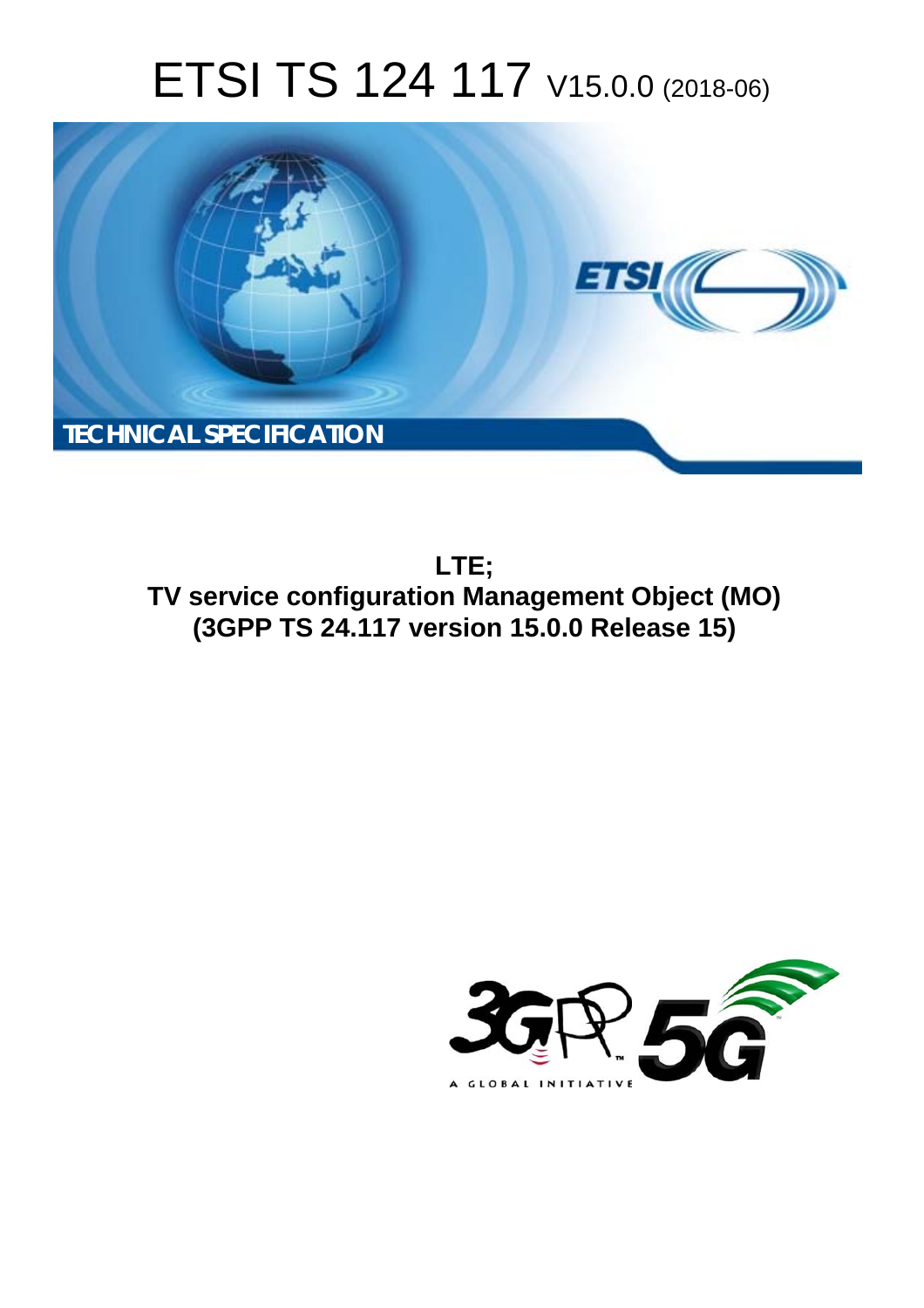Reference

RTS/TSGC-0124117vf00

Keywords

LTE

#### *ETSI*

#### 650 Route des Lucioles F-06921 Sophia Antipolis Cedex - FRANCE

Tel.: +33 4 92 94 42 00 Fax: +33 4 93 65 47 16

Siret N° 348 623 562 00017 - NAF 742 C Association à but non lucratif enregistrée à la Sous-Préfecture de Grasse (06) N° 7803/88

#### *Important notice*

The present document can be downloaded from: <http://www.etsi.org/standards-search>

The present document may be made available in electronic versions and/or in print. The content of any electronic and/or print versions of the present document shall not be modified without the prior written authorization of ETSI. In case of any existing or perceived difference in contents between such versions and/or in print, the only prevailing document is the print of the Portable Document Format (PDF) version kept on a specific network drive within ETSI Secretariat.

Users of the present document should be aware that the document may be subject to revision or change of status. Information on the current status of this and other ETSI documents is available at <https://portal.etsi.org/TB/ETSIDeliverableStatus.aspx>

If you find errors in the present document, please send your comment to one of the following services: <https://portal.etsi.org/People/CommiteeSupportStaff.aspx>

#### *Copyright Notification*

No part may be reproduced or utilized in any form or by any means, electronic or mechanical, including photocopying and microfilm except as authorized by written permission of ETSI. The content of the PDF version shall not be modified without the written authorization of ETSI. The copyright and the foregoing restriction extend to reproduction in all media.

> © ETSI 2018. All rights reserved.

**DECT**TM, **PLUGTESTS**TM, **UMTS**TM and the ETSI logo are trademarks of ETSI registered for the benefit of its Members. **3GPP**TM and **LTE**TM are trademarks of ETSI registered for the benefit of its Members and of the 3GPP Organizational Partners. **oneM2M** logo is protected for the benefit of its Members.

**GSM**® and the GSM logo are trademarks registered and owned by the GSM Association.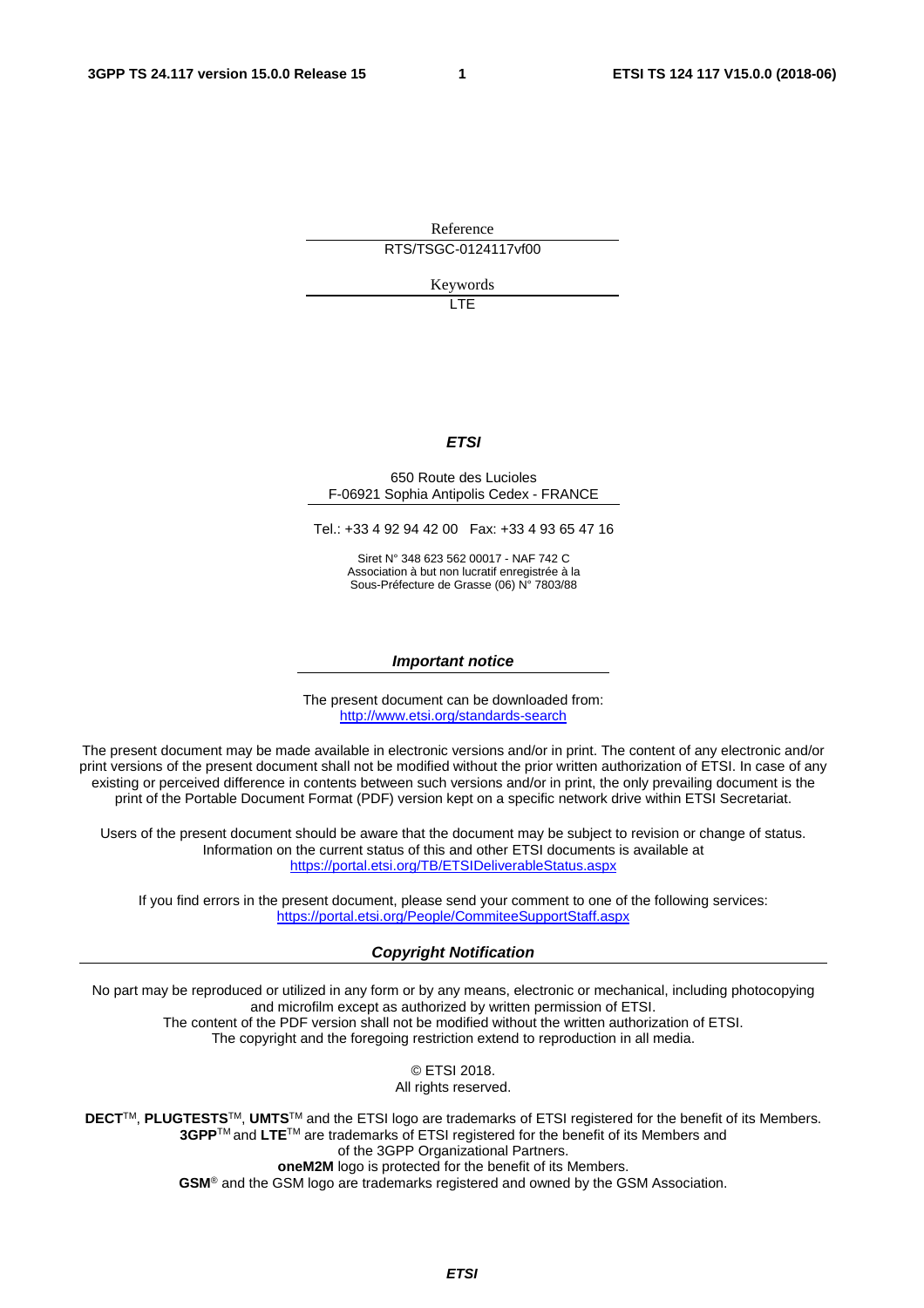### Intellectual Property Rights

#### Essential patents

IPRs essential or potentially essential to normative deliverables may have been declared to ETSI. The information pertaining to these essential IPRs, if any, is publicly available for **ETSI members and non-members**, and can be found in ETSI SR 000 314: *"Intellectual Property Rights (IPRs); Essential, or potentially Essential, IPRs notified to ETSI in respect of ETSI standards"*, which is available from the ETSI Secretariat. Latest updates are available on the ETSI Web server ([https://ipr.etsi.org/\)](https://ipr.etsi.org/).

Pursuant to the ETSI IPR Policy, no investigation, including IPR searches, has been carried out by ETSI. No guarantee can be given as to the existence of other IPRs not referenced in ETSI SR 000 314 (or the updates on the ETSI Web server) which are, or may be, or may become, essential to the present document.

#### **Trademarks**

The present document may include trademarks and/or tradenames which are asserted and/or registered by their owners. ETSI claims no ownership of these except for any which are indicated as being the property of ETSI, and conveys no right to use or reproduce any trademark and/or tradename. Mention of those trademarks in the present document does not constitute an endorsement by ETSI of products, services or organizations associated with those trademarks.

### Foreword

This Technical Specification (TS) has been produced by ETSI 3rd Generation Partnership Project (3GPP).

The present document may refer to technical specifications or reports using their 3GPP identities, UMTS identities or GSM identities. These should be interpreted as being references to the corresponding ETSI deliverables.

The cross reference between GSM, UMTS, 3GPP and ETSI identities can be found under [http://webapp.etsi.org/key/queryform.asp.](http://webapp.etsi.org/key/queryform.asp)

### Modal verbs terminology

In the present document "**shall**", "**shall not**", "**should**", "**should not**", "**may**", "**need not**", "**will**", "**will not**", "**can**" and "**cannot**" are to be interpreted as described in clause 3.2 of the [ETSI Drafting Rules](https://portal.etsi.org/Services/editHelp!/Howtostart/ETSIDraftingRules.aspx) (Verbal forms for the expression of provisions).

"**must**" and "**must not**" are **NOT** allowed in ETSI deliverables except when used in direct citation.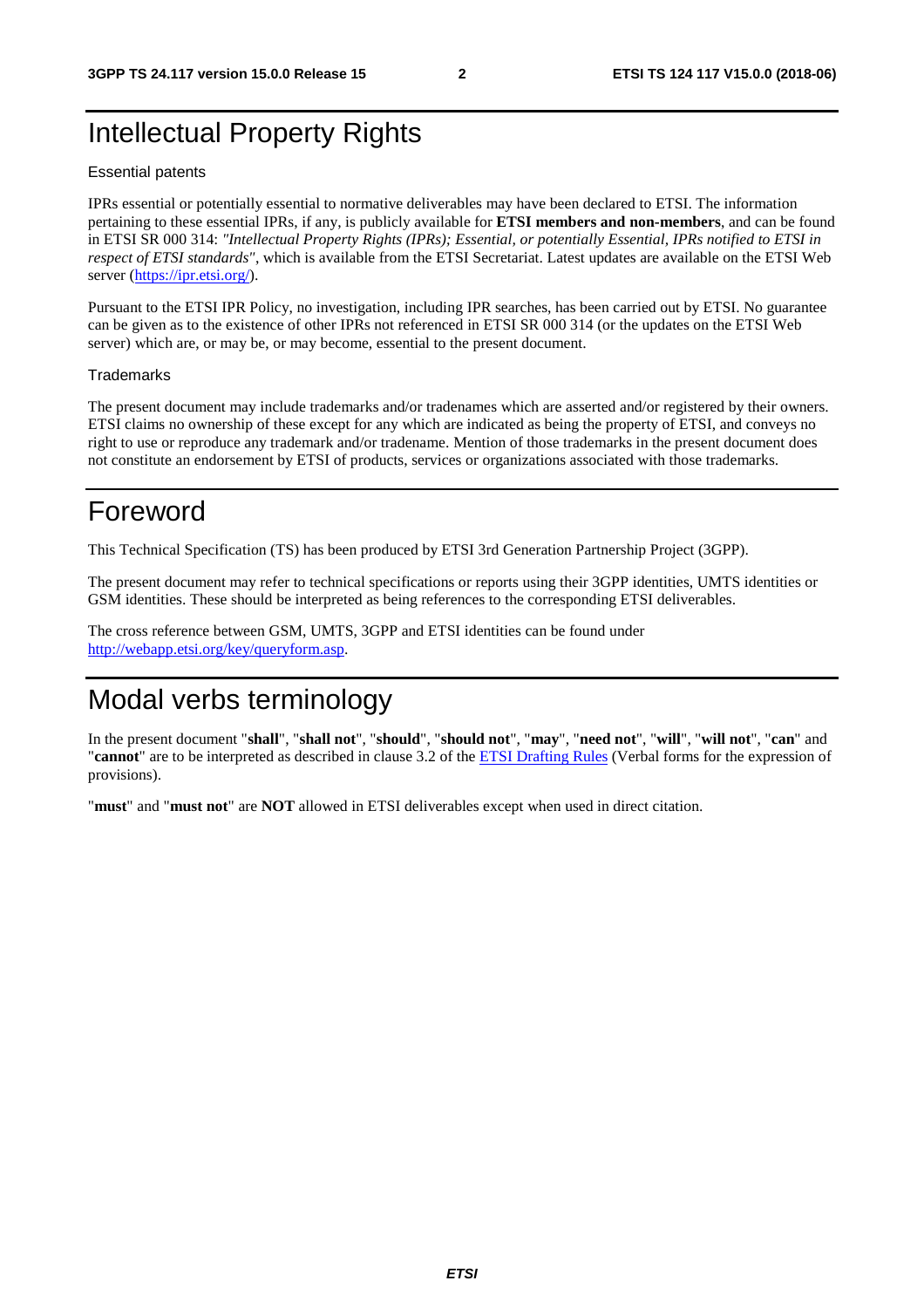## Contents

| $\mathbf{1}$             |                               |  |  |  |  |  |  |
|--------------------------|-------------------------------|--|--|--|--|--|--|
| 2                        |                               |  |  |  |  |  |  |
| 3<br>3.1<br>3.2          |                               |  |  |  |  |  |  |
| 4<br>4.1<br>4.2          |                               |  |  |  |  |  |  |
| 5<br>5.1                 |                               |  |  |  |  |  |  |
| 5.2<br>5.3<br>5.4        |                               |  |  |  |  |  |  |
| 5.5<br>5.6               |                               |  |  |  |  |  |  |
| 5.7<br>5.8<br>5.8a       |                               |  |  |  |  |  |  |
| 5.8 <sub>b</sub><br>5.8c |                               |  |  |  |  |  |  |
| 5.9<br>5.10<br>5.11      |                               |  |  |  |  |  |  |
| 5.11a<br>5.12            |                               |  |  |  |  |  |  |
| 5.13<br>5.14<br>5.15     |                               |  |  |  |  |  |  |
| 5.16                     |                               |  |  |  |  |  |  |
|                          | <b>Annex A (informative):</b> |  |  |  |  |  |  |
|                          | <b>Annex B</b> (informative): |  |  |  |  |  |  |
|                          |                               |  |  |  |  |  |  |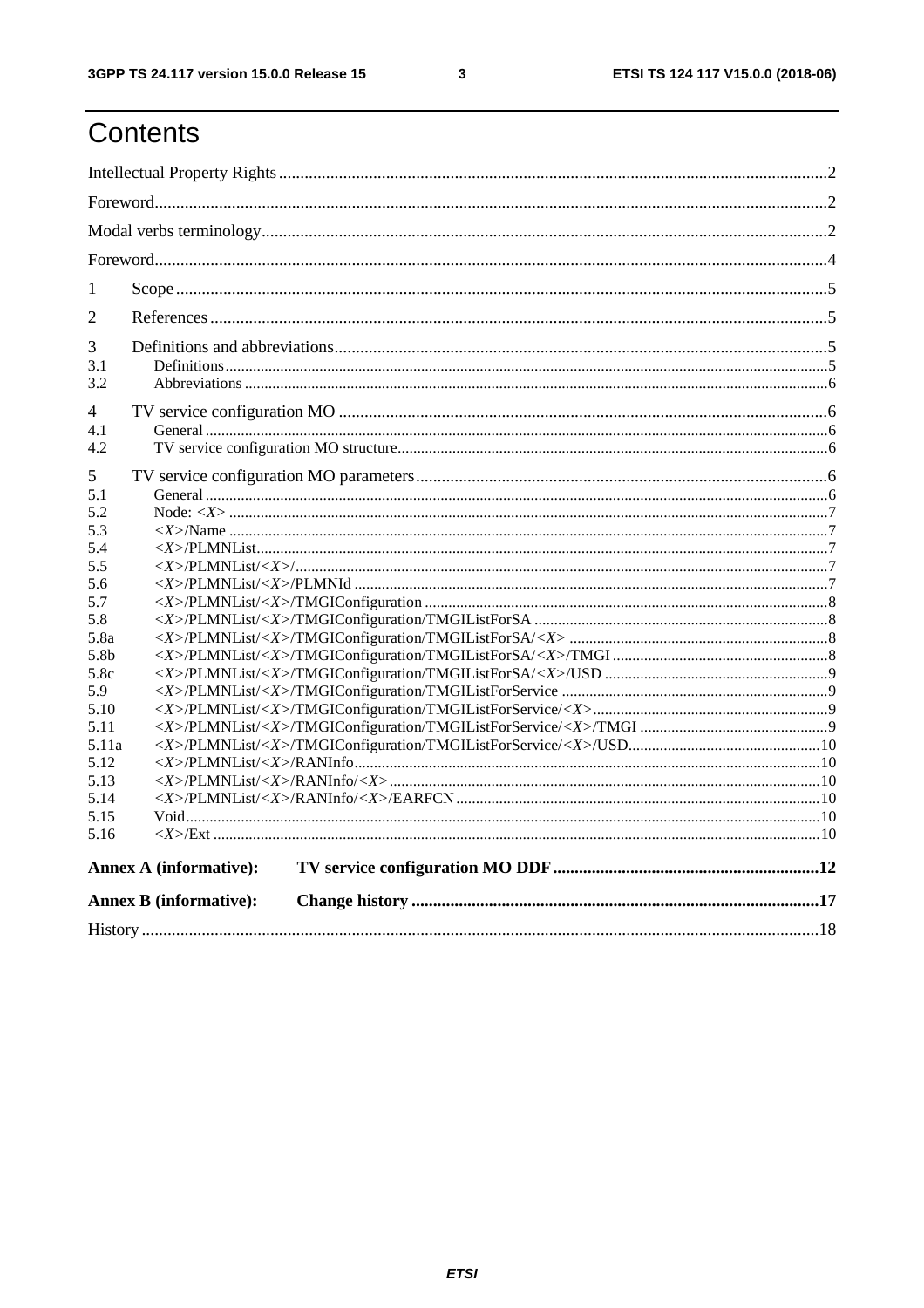## Foreword

This Technical Specification has been produced by the 3rd Generation Partnership Project (3GPP).

The contents of the present document are subject to continuing work within the TSG and may change following formal TSG approval. Should the TSG modify the contents of the present document, it will be re-released by the TSG with an identifying change of release date and an increase in version number as follows:

Version x.y.z

where:

- x the first digit:
	- 1 presented to TSG for information;
	- 2 presented to TSG for approval;
	- 3 or greater indicates TSG approved document under change control.
- y the second digit is incremented for all changes of substance, i.e. technical enhancements, corrections, updates, etc.
- z the third digit is incremented when editorial only changes have been incorporated in the document.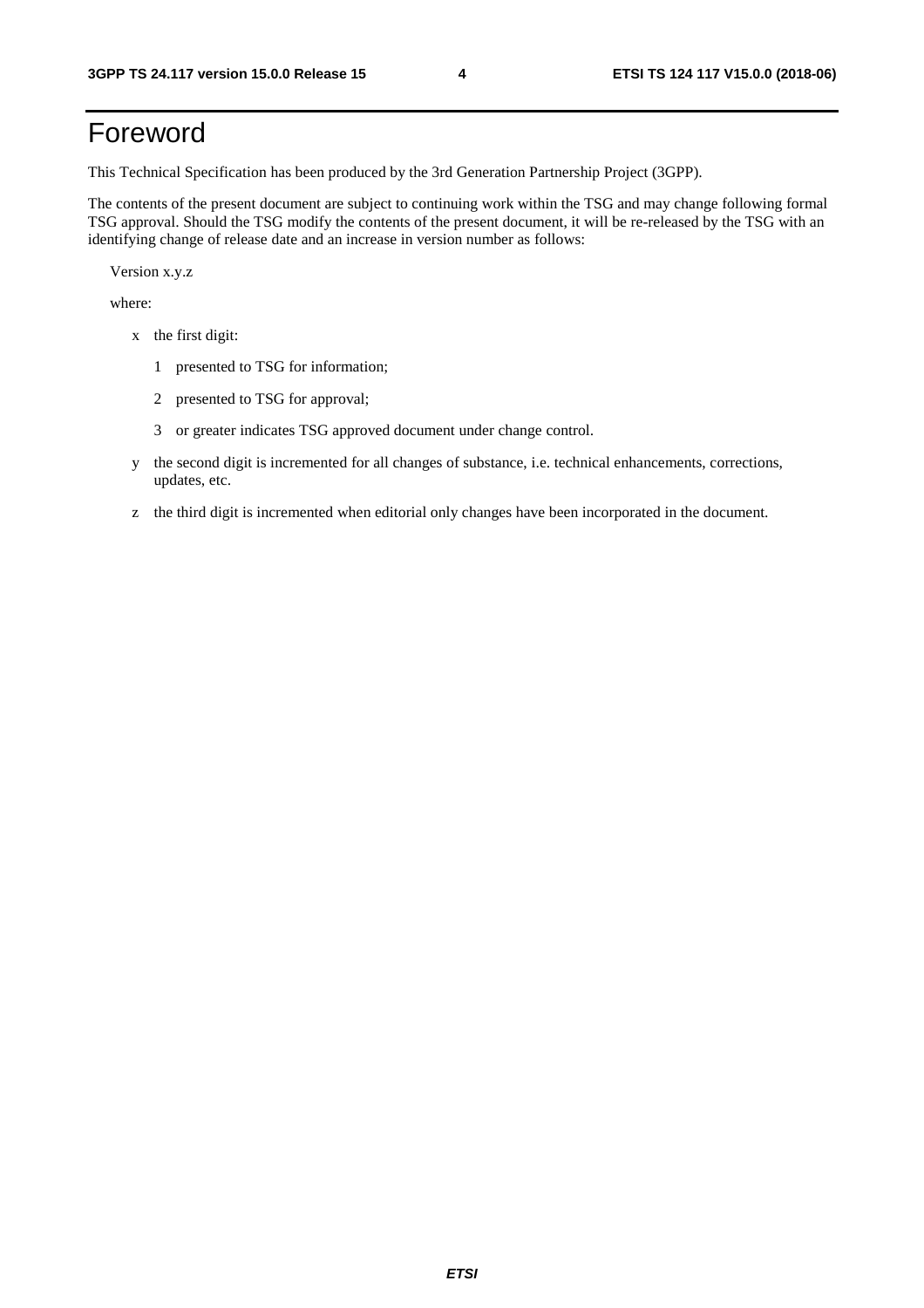### 1 Scope

The present document defines a Management Object (MO) that can be used to configure the parameters related to TV service provided via a PLMN.

The MO is compatible with the OMA Device Management (DM) protocol specifications, version 1.2 and upwards, and is defined using the OMA DM Device Description Framework (DDF) as described in the Enabler Release Definition OMA-ERELD-DM-V1\_2 [2].

The MO consists of nodes and leaves conveying configuration parameters used for selecting and receiving TV service from a PLMN, according to the procedures described in 3GPP TS 23.246 [3] and 3GPP TS 24.116 [8].

### 2 References

The following documents contain provisions which, through reference in this text, constitute provisions of the present document.

- References are either specific (identified by date of publication, edition number, version number, etc.) or non-specific.
- For a specific reference, subsequent revisions do not apply.
- For a non-specific reference, the latest version applies. In the case of a reference to a 3GPP document (including a GSM document), a non-specific reference implicitly refers to the latest version of that document *in the same Release as the present document*.
- [1] 3GPP TR 21.905: "Vocabulary for 3GPP Specifications".
- [2] OMA-ERELD-DM-V1\_2: "Enabler Release Definition for OMA Device Management".
- [3] 3GPP TS 23.246: "Multimedia Broadcast/Multicast Service (MBMS); Architecture and functional description".
- [4] IETF RFC 3629 (November 2003): "UTF-8, a transformation format of ISO 10646".
- [5] "Unicode 5.1.0, Unicode Standard Annex #15; Unicode Normalization Forms", March 2008. [http://www.unicode.org](http://www.unicode.org/).
- [6] 3GPP TS 23.003: "Numbering, addressing and identification".
- [7] 3GPP TS 36.101: "Evolved Universal Terrestrial Radio Access (E-UTRA); User Equipment (UE) radio transmission and reception".
- [8] 3GPP TS 24.116: "Stage 3 aspects of architecture enhancements for TV service".
- [9] 3GPP TS 26.346: "Multimedia Broadcast/Multicast Service (MBMS); Protocols and Codecs".

### 3 Definitions and abbreviations

#### 3.1 Definitions

For the purposes of the present document, the terms and definitions given in 3GPP TR 21.905 [1] and the following apply. A term defined in the present document takes precedence over the definition of the same term, if any, in 3GPP TR 21.905 [1].

For the purposes of the present document, the following terms and definitions given in 3GPP TS 24.116 [8] apply:

#### **Receive only mode**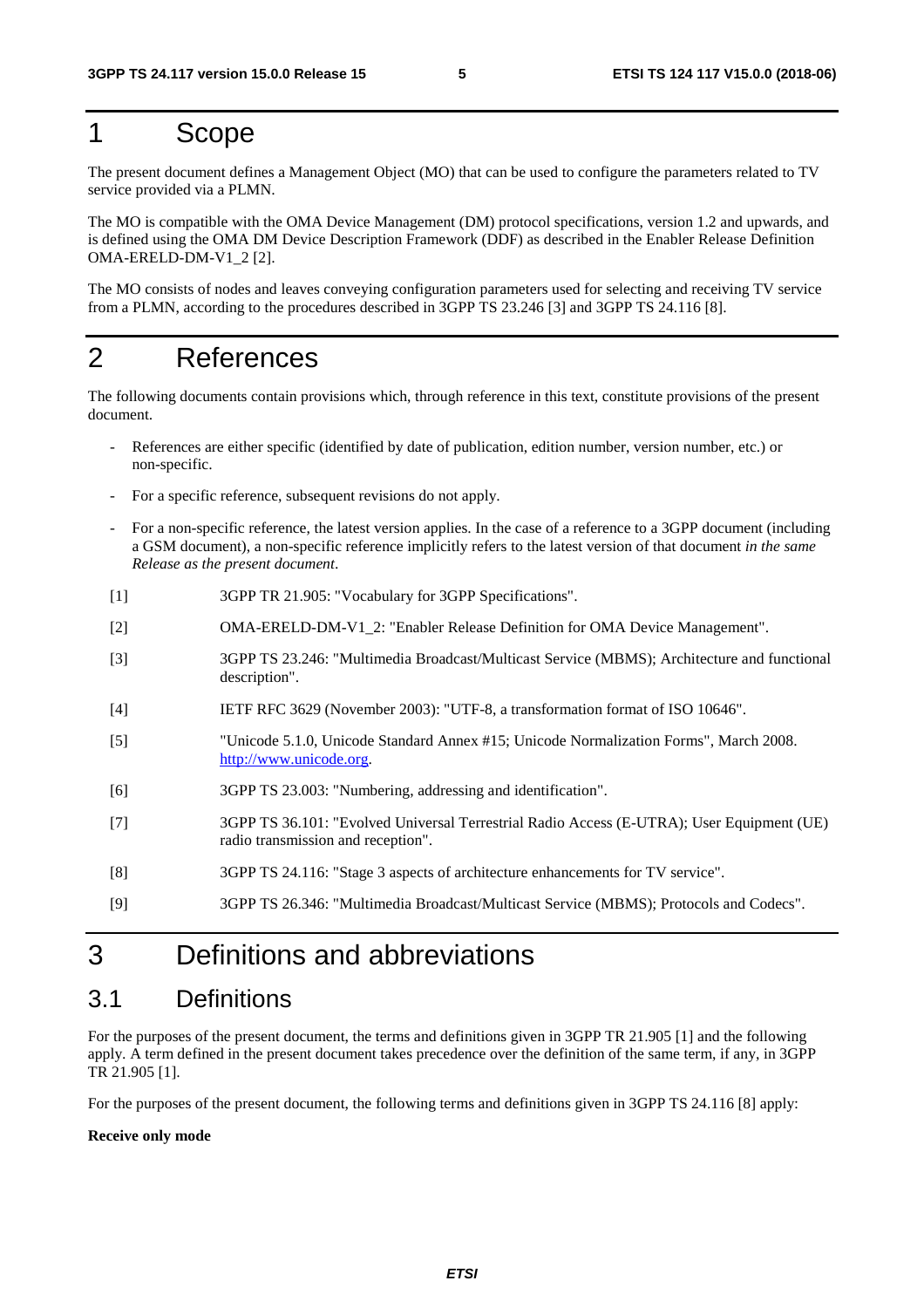#### 3.2 Abbreviations

For the purposes of the present document, the abbreviations given in 3GPP TR 21.905 [1] and the following apply. An abbreviation defined in the present document takes precedence over the definition of the same abbreviation, if any, in 3GPP TR 21.905 [1].

| <b>MO</b> | Management object |
|-----------|-------------------|
| TV        | Television        |

## 4 TV service configuration MO

#### 4.1 General

The TV service configuration MO is used to manage configuration parameters related to the TV service in receive only mode, as defined in the 3GPP TS 24.116 [8], for a device supporting provisioning of such information.

The MO identifier is: urn:oma:mo:ext-3gpp-tv-config:1.0.

The OMA DM Access Control List (ACL) property mechanism (see OMA-ERELD-DM-V1\_2 [2]) may be used to grant or deny access rights to OMA DM servers in order to modify nodes and leaf objects of the TV service configuration MO.

#### 4.2 TV service configuration MO structure

The structure of the TV service configuration MO is shown in figure 4-1 and figure 4-2:



**Figure 4-1: TV service configuration MO** 





## 5 TV service configuration MO parameters

#### 5.1 General

This clause describes the nodes and leaves of the TV service configuration MO conveying the configuration parameters.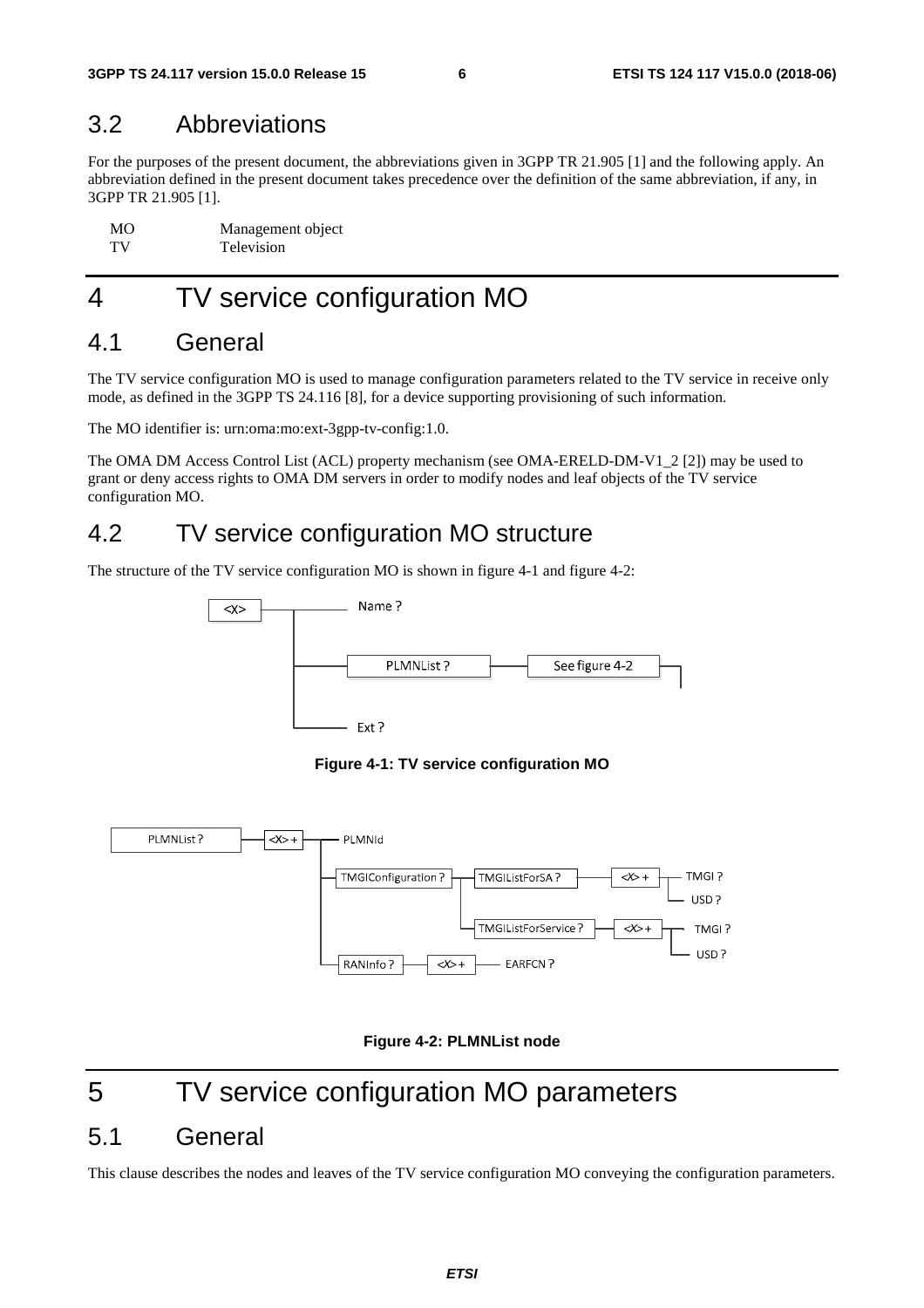#### 5.2 Node: *<X>*

This interior node acts as a placeholder for zero or one accounts for a fixed node.

- Occurrence: ZeroOrOne
- Format: node
- Access Types: Get
- Values: N/A

#### 5.3 *<X>*/Name

The Name leaf is a name for the TV service configuration MO settings.

- Occurrence: ZeroOrOne
- Format: chr
- Access Types: Get
- Values: <User displayable name>

The User displayable name shall be represented by Unicode characters encoded as UTF-8 as specified in IETF RFC 3629 [4] and formatted using Normalization Form KC (NFKC) as specified in Unicode Standard Annex #15; Unicode Normalization Forms [5].

#### 5.4 *<X>*/PLMNList

The PlmnList node acts as a placeholder for per-PLMN TV service configuration.

- Occurrence: ZeroOrOne
- Format: node
- Access Types: Get, Replace
- Values: N/A

#### 5.5 *<X>*/PLMNList/*<X>*/

This interior node acts as a placeholder for a TV service configuration for one PLMN.

- Occurrence: OneOrMore
- Format: node
- Access Types: Get, Replace
- Values: N/A

#### 5.6 *<X>*/PLMNList/*<X>*/PLMNId

The PlmnId leaf indicates a PLMN identity of the PLMN for which the TV service configuration applies.

- Occurrence: One
- Format: chr
- Access Types: Get, Replace
- Values: <PLMN identity>

The format of the PLMN identity is specified in 3GPP TS 23.003 [6].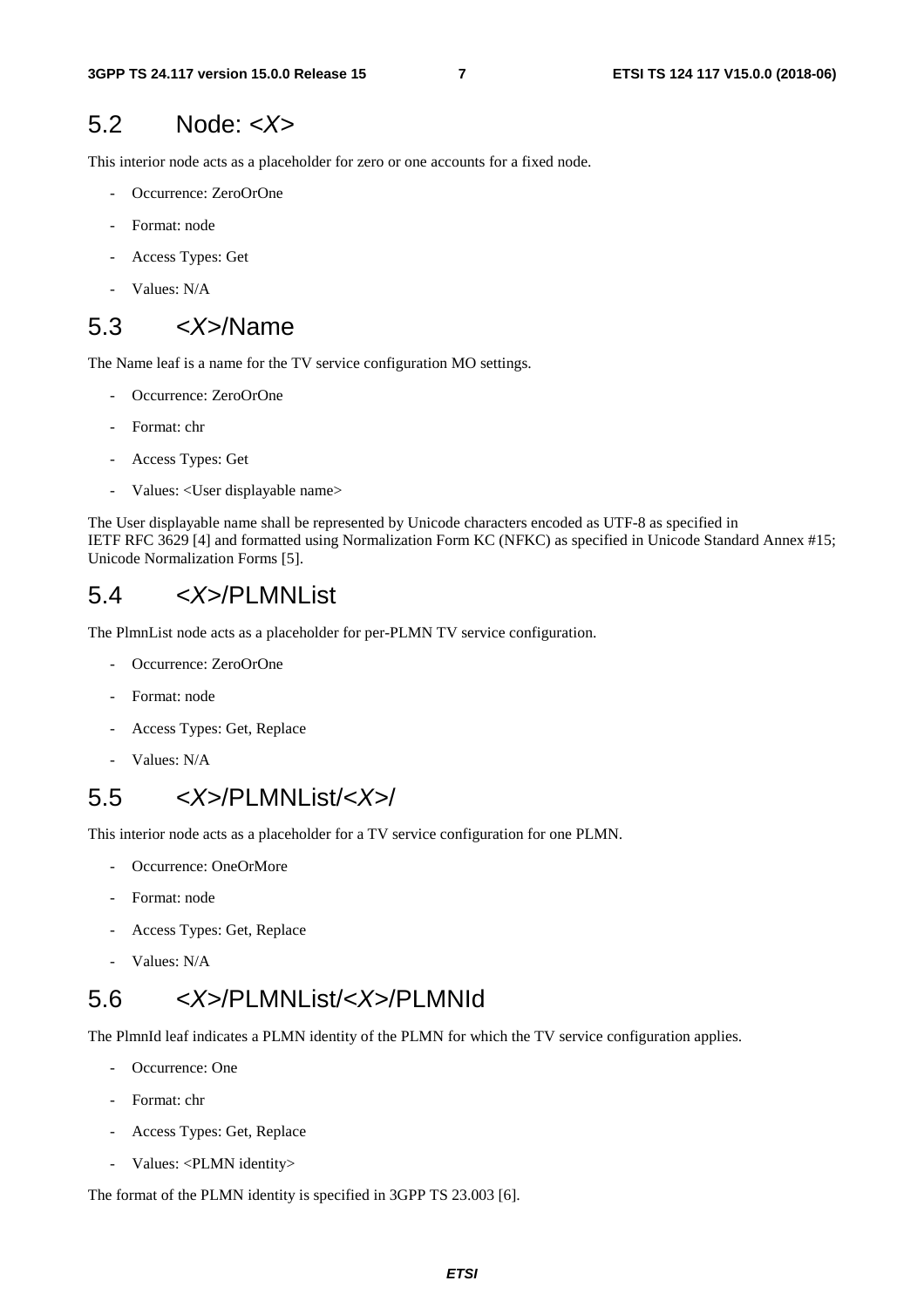#### 5.7 *<X>*/PLMNList/*<X>*/TMGIConfiguration

The TMGIConfiguration node acts as a placeholder for the TMGI configuration in the PLMN identified by the PlmnId leaf.

- Occurrence: One
- Format: chr
- Access Types: Get, Replace
- Values: N/A

#### 5.8 *<X>*/PLMNList/*<X>*/TMGIConfiguration/TMGIListForSA

The TMGIViaSA node acts as a placeholder for the TMGI list and the MBMS Service Announcement information for MBMS Service Announcement service for broadcast TV services.

- Occurrence: ZeroOrOne
- Format: node
- Access Types: Get, Replace
- Values: N/A

### 5.8a *<X>*/PLMNList/*<X>*/TMGIConfiguration/TMGIListForSA/*<X>*

This node acts as a placeholder for one or more TMGI and the MBMS Service Announcement information for MBMS Service Announcement service for broadcast TV service.

- Occurrence: OneOrMore
- Format: node
- Access Types: Get, Replace
- Values: N/A

#### 5.8b

#### *<X>*/PLMNList/*<X>*/TMGIConfiguration/TMGIListForSA/*<X>* /TMGI

The TMGI leaf indicates a TMGI for the MBMS Service Announcement information for MBMS Service Announcement service for broadcast TV service.

- Occurrence: One
- Format: chr
- Access Types: Get, Replace
- Values: <TMGI>

The format of the TMGI is specified in 3GPP TS 23.003 [6]. The TMGI is a reserved value according to 3GPP 24.116 [8].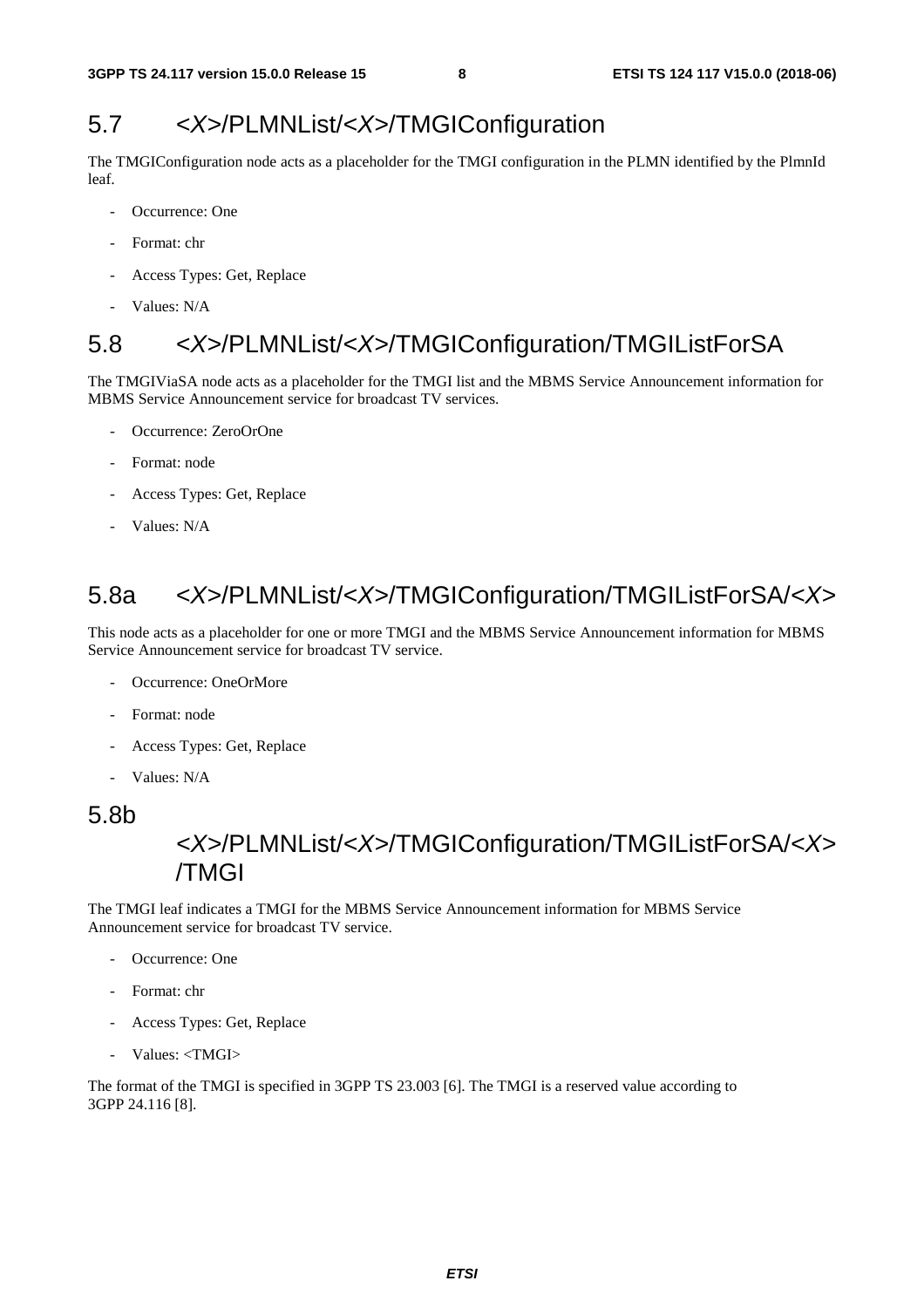#### 5.8c

#### *<X>*/PLMNList/*<X>*/TMGIConfiguration/TMGIListForSA/*<X>* /USD

The USD leaf provides a the MBMS Service Announcement information for MBMS Service Announcement service for broadcast TV service.

- Occurrence: ZeroOrOne
- Format: chr
- Access Types: Get, Replace
- Values: <USD>

The format of the USD is defined in 3GPP TS 26.346 [9].

#### 5.9 *<X>*/PLMNList/*<X>*/TMGIConfiguration/TMGIListForService

The TMGIListForService node acts as a placeholder for the TMGI list and MBMS User Service Announcement information for the MBMS User Service for broadcast TV services.

- Occurrence: ZeroOrOne
- Format: node
- Access Types: Get, Replace
- Values: N/A

#### 5.10

#### *<X>*/PLMNList/*<X>*/TMGIConfiguration/TMGIListForService /*<X>*

This node acts as a placeholder for one or more TMGI and MBMS User Service Announcement information for the MBMS User Service for broadcast TV serviceconfigurations.

- Occurrence: OneOrMore
- Format: node
- Access Types: Get, Replace
- Values: N/A

#### 5.11

#### *<X>*/PLMNList/*<X>*/TMGIConfiguration/TMGIListForService /*<X>*/TMGI

The TMGI leaf indicates a TMGI for broadcast TV service.

- Occurrence: One
- Format: chr
- Access Types: Get, Replace
- Values: <TMGI>

The format of the TMGI is specified in 3GPP TS 23.003 [6]. The TMGI is a reserved value according to 3GPP 24.116 [8].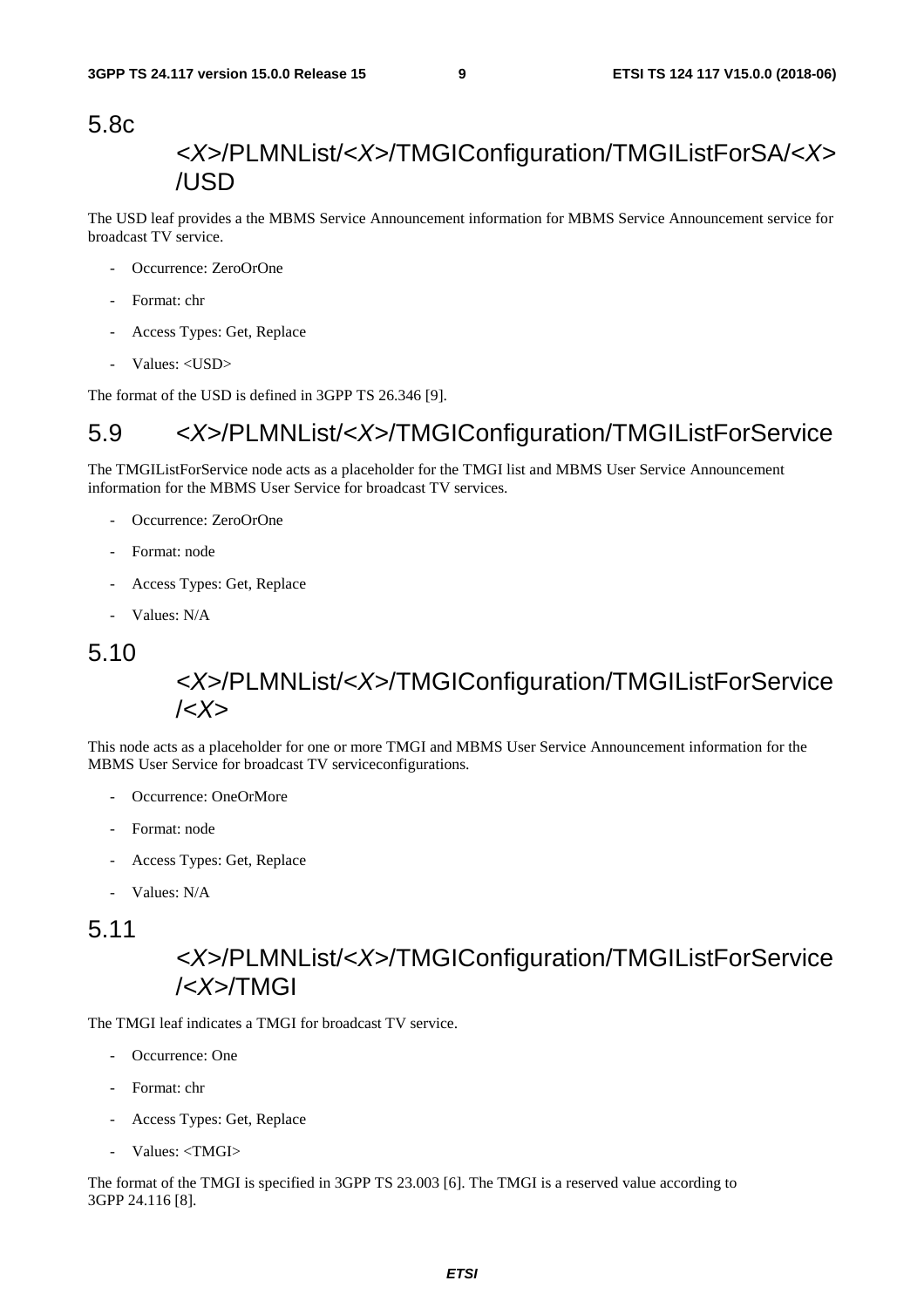#### 5.11a *<X>*/PLMNList/*<X>*/TMGIConfiguration/TMGIListForService /*<X>*/USD

The USD leaf provides an USD for broadcast TV service using MBMS. The USD leaf provides the MBMS User Service Announcement information for the MBMS User Service corresponding to the broadcast TV service.

- Occurrence: ZeroOrOne
- Format: chr
- Access Types: Get, Replace
- Values: <USD>

The format of the USD is defined in 3GPP TS 26.346 [9].

#### 5.12 *<X>*/PLMNList/*<X>*/RANInfo

The RANInfo node acts as a placeholder for the RAN-specific information.

- Occurrence: ZeroOrOne
- Format: chr
- Access Types: Get, Replace
- Values: N/A

#### 5.13 *<X>*/PLMNList/*<X>*/RANInfo/*<X>*

This node acts as a placeholder for one or more E-UTRA ARFCN values of one or more MBMS frequencies.

- Occurrence: OneOrMore
- Format: chr
- Access Types: Get, Replace
- Values: N/A

### 5.14 *<X>*/PLMNList/*<X>*/RANInfo/*<X>*/EARFCN

The EARFCN leaf indicates the E-UTRA ARFCN value of one MBMS frequency.

- Occurrence: One
- Format: int
- Access Types: Get, Replace
- Values: <EARFCN>

The value of the EARCN is a 32-bit long unsigned integer. The format of the EARFCN is specified in 3GPP TS 36.101 [7].

#### 5.15 Void

#### 5.16 *<X>*/Ext

The Ext is an interior node for where the vendor specific information about the TV service configuration MO is being placed (vendor meaning application vendor, device vendor etc.). Usually the vendor extension is identified by vendor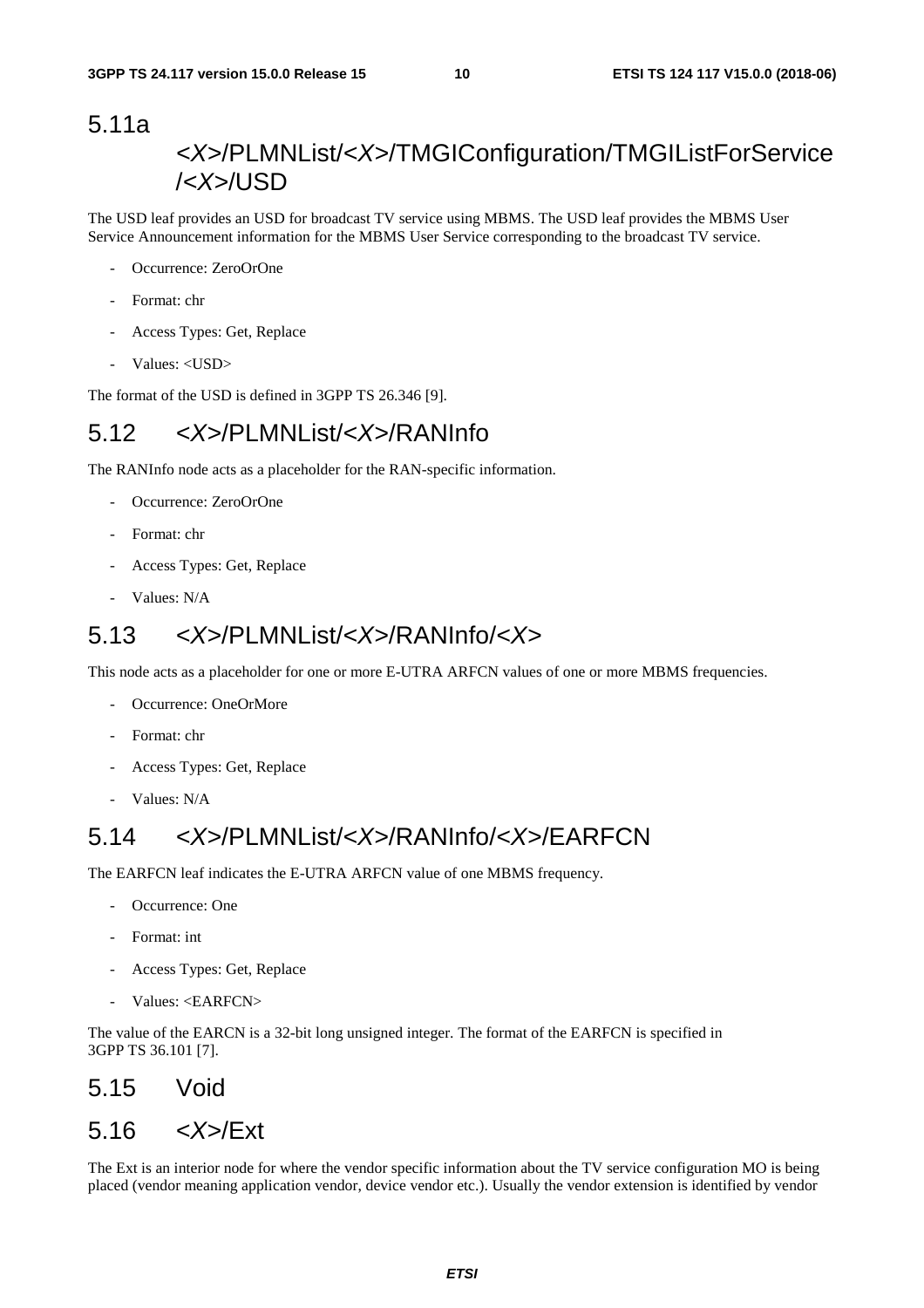specific name under the ext node. The tree structure under the vendor identifier is not defined and can therefore include one or more non-standardized sub-trees.

- Occurrence: ZeroOrOne
- Format: node
- Access Types: Get
- Values: N/A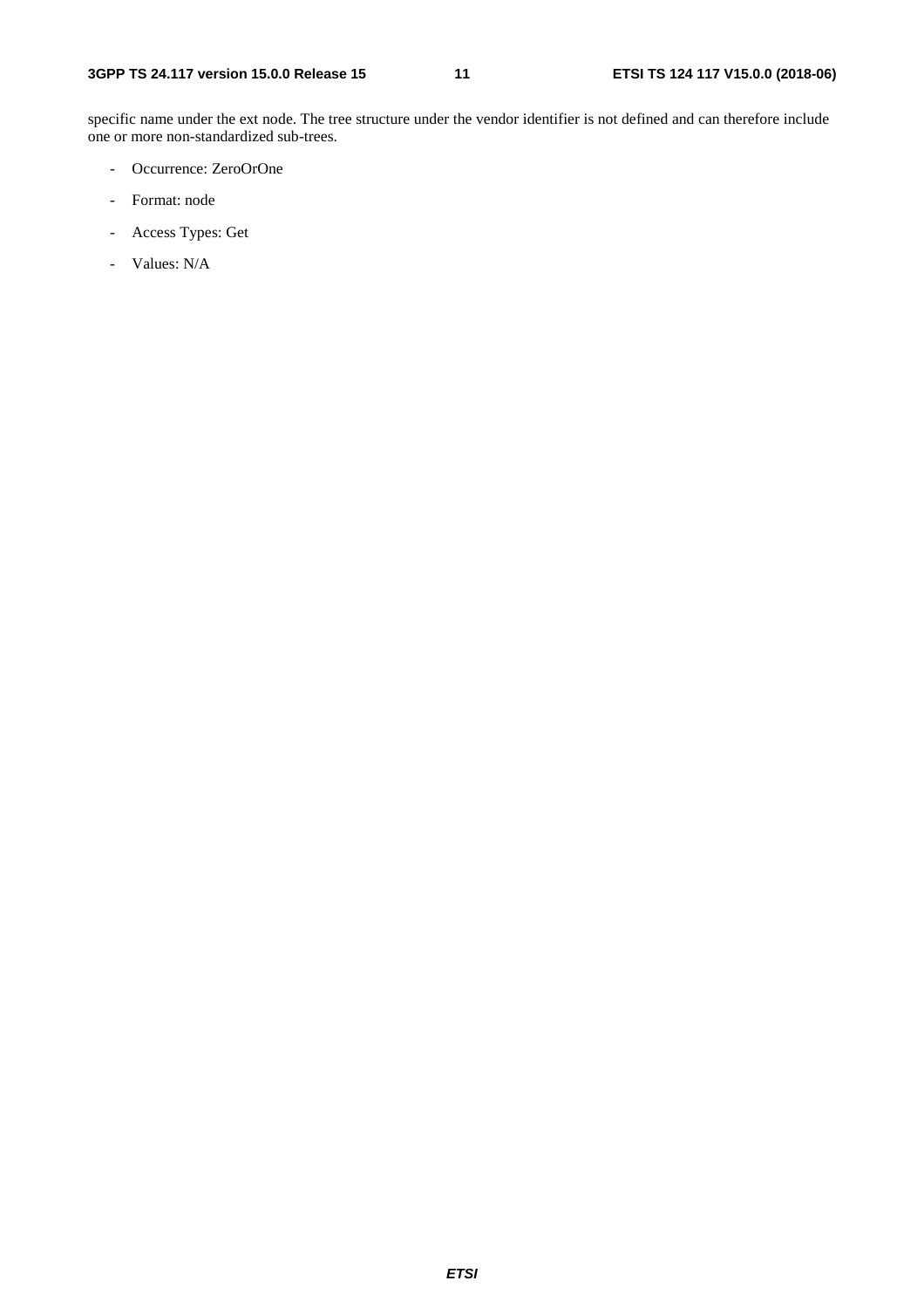**3GPP TS 24.117 version 15.0.0 Release 15 12 ETSI TS 124 117 V15.0.0 (2018-06)**

## Annex A (informative): TV service configuration MO DDF

This DDF is the standardized minimal set. A vendor can define its own DDF for the complete device. This DDF can include more features than this minimal standardized version.

```
<?xml version="1.0" encoding="UTF-8"?> 
<!DOCTYPE MgmtTree PUBLIC "-//OMA//DTD-DM-DDF 1.2//EN" 
"http://www.openmobilealliance.org/tech/DTD/dm_ddf-v1_2.dtd"> 
<MgmtTree> 
     <VerDTD>1.2</VerDTD> 
     <Man>--The device manufacturer--</Man> 
     <Mod>--The device model--</Mod> 
     <Node> 
          <NodeName/> 
          <DFProperties> 
              <AccessType> 
                   <Get/> 
              </AccessType> 
              <Description>TV service configuration for receive only mode</Description> 
              <DFFormat> 
                   <node/> 
              </DFFormat> 
              <Occurrence> 
                   <ZeroOrOne/> 
              </Occurrence> 
              <DFTitle>The TV service configuration Management Object.</DFTitle> 
              <DFType> 
                   <DDFName>urn:oma:mo:ext-3gpp-tv-config:1.0</DDFName> 
              </DFType> 
          </DFProperties> 
          <Node> 
              <NodeName>Name</NodeName> 
              <DFProperties> 
                   <AccessType> 
                      <Get/> 
                   </AccessType> 
                   <DFFormat> 
                      <chr/ </DFFormat> 
                   <Occurrence> 
                       <ZeroOrOne/> 
                   </Occurrence> 
                   <DFTitle>User displayable name for the node.</DFTitle> 
                   <DFType> 
                      <MIME>text/plain</MIME> 
                  </DFType> 
              </DFProperties> 
          </Node> 
          <Node> 
              <NodeName>ReceiveOnlyModeActivated</NodeName> 
              <DFProperties> 
                   <AccessType> 
                       <Get/> 
                       <Replace/> 
                   </AccessType> 
                   <DFFormat> 
                      <bool/> 
                   </DFFormat> 
                   <Occurrence> 
                       <ZeroOrOne/> 
                   </Occurrence> 
                   <DFTitle>Receive only mode activated or not.</DFTitle> 
                   <DFType> 
                       <MIME>text/plain</MIME> 
                   </DFType> 
              </DFProperties> 
          </Node> 
          <Node> 
              <NodeName>PlmnList</NodeName>
```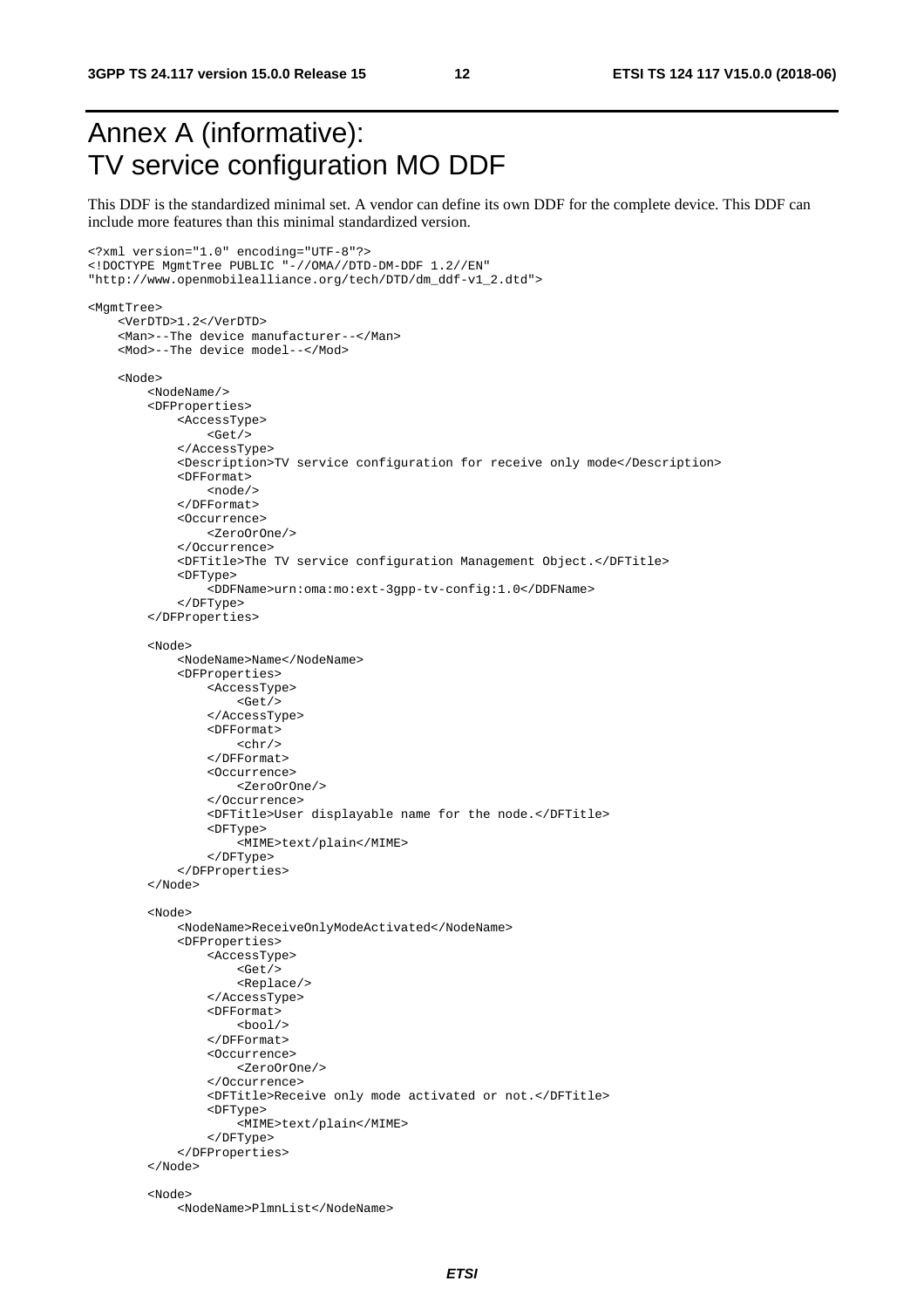```
 <!-- The per-PLMN configuration starts here. --> 
 <DFProperties> 
     <AccessType> 
         <Get/> 
          <Replace/> 
     </AccessType> 
     <DFFormat> 
         <node/> 
     </DFFormat> 
     <Occurrence> 
         <ZeroOrOne/> 
     </Occurrence> 
     <DFTitle>Per-PLMN configuration for TV service.</DFTitle> 
     <DFType> 
         <DDFName/> 
     </DFType> 
 </DFProperties> 
 <Node> 
     <NodeName></NodeName> 
     <DFProperties> 
          <AccessType> 
              <Get/> 
              <Replace/> 
          </AccessType> 
          <DFFormat> 
              <node/> 
          </DFFormat> 
          <Occurrence> 
              <OneOrMore/> 
          </Occurrence> 
          <DFType> 
              <DDFName></DDFName> 
          </DFType> 
     </DFProperties> 
     <Node> 
          <NodeName>PlmnId</NodeName> 
          <DFProperties> 
              <AccessType> 
                   <Get/> 
                   <Replace/> 
              </AccessType> 
              <DFFormat> 
                  <chr/ </DFFormat> 
              <Occurrence> 
                  <One/ </Occurrence> 
              <DFTitle>PLMN identity.</DFTitle> 
              <DFType> 
                   <MIME>text/plain</MIME> 
              </DFType> 
          </DFProperties> 
     </Node> 
     <Node> 
          <NodeName>TmgiConfiguration</NodeName> 
          <!-- The per-PLMN TMGI configuration starts here. --> 
          <DFProperties> 
              <AccessType> 
                   <Get/> 
                   <Replace/> 
              </AccessType> 
              <DFFormat> 
                   <node/> 
              </DFFormat> 
              <Occurrence> 
                  <One/>
              </Occurrence> 
              <DFTitle>Per-PLMN TMGI configuration.</DFTitle> 
              <DFType> 
                  <DDFName/> 
              </DFType> 
          </DFProperties> 
          <Node> 
              <NodeName>TmgiViaSA</NodeName>
```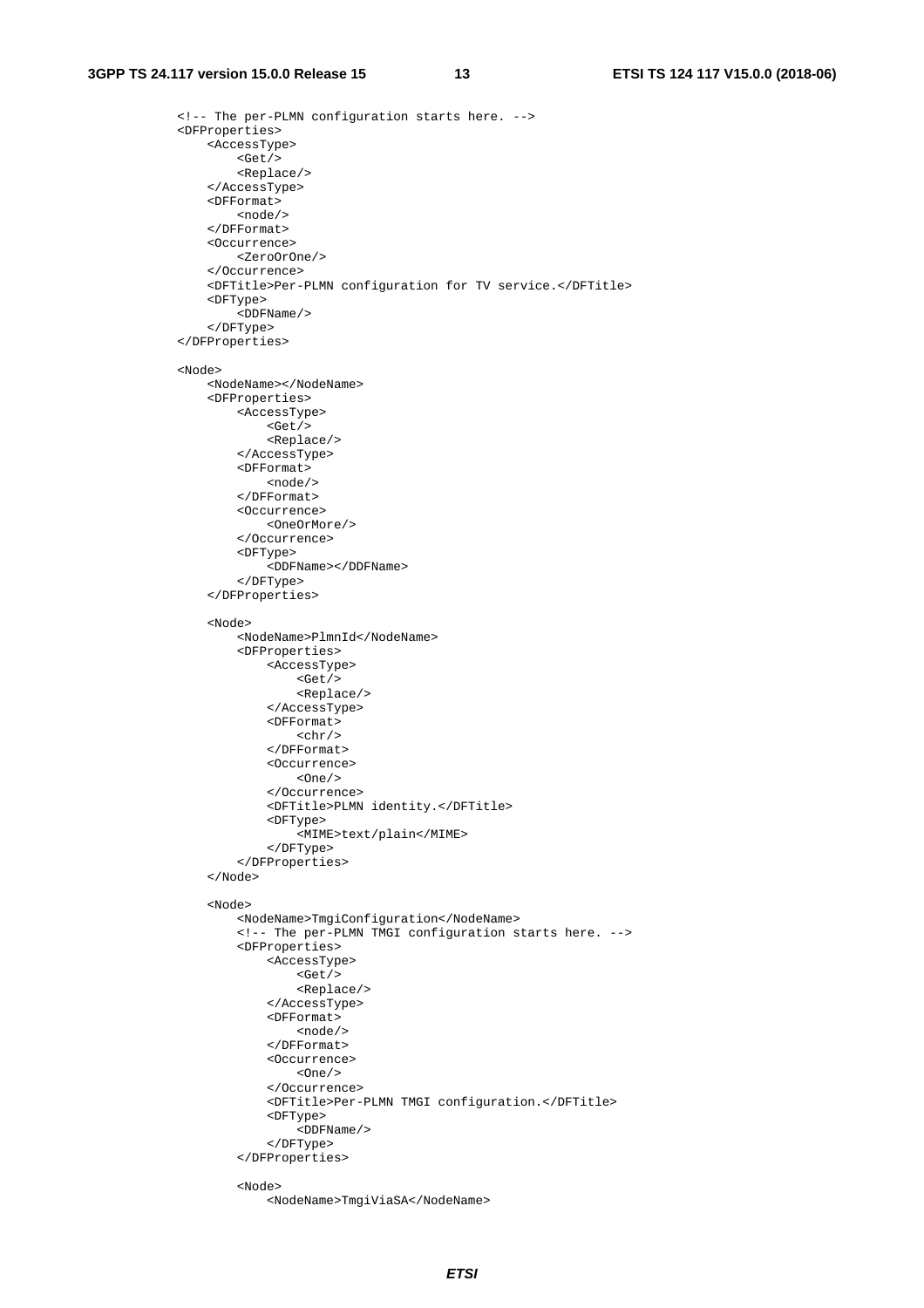```
 <DFProperties> 
              <AccessType> 
                   <Get/> 
                   <Replace/> 
               </AccessType> 
               <DFFormat> 
                  <bool/> </DFFormat> 
              <Occurrence> 
                   <ZeroOrOne/> 
               </Occurrence> 
               <DFTitle>TMGI provided via service announcement or not.</DFTitle> 
               <DFType> 
                   <MIME>text/plain</MIME> 
              </DFType> 
          </DFProperties> 
     </Node> 
     <Node> 
          <NodeName>TmgiList</NodeName> 
          <!-- The per-PLMN configuration starts here. --> 
          <DFProperties> 
              <AccessType> 
                  <Get/> 
                   <Replace/> 
              </AccessType> 
               <DFFormat> 
                   <node/> 
               </DFFormat> 
              <Occurrence> 
                   <ZeroOrOne/> 
               </Occurrence> 
               <DFTitle>List of TMGI for TV service in receive only mode.</DFTitle> 
              <DFType> 
                   <DDFName/> 
              </DFType> 
          </DFProperties> 
          <Node> 
               <NodeName></NodeName> 
               <DFProperties> 
                   <AccessType> 
                       <Get/> 
                       <Replace/> 
                   </AccessType> 
                   <DFFormat> 
                       <node/> 
                   </DFFormat> 
                   <Occurrence> 
                       <OneOrMore/> 
                   </Occurrence> 
                   <DFType> 
                        <DDFName></DDFName> 
                   </DFType> 
               </DFProperties> 
               <Node> 
                   <NodeName>Tmgi</NodeName> 
                   <DFProperties> 
                       <AccessType> 
                            <Get/> 
                            <Replace/> 
                        </AccessType> 
                        <DFFormat> 
                           <chr/> </DFFormat> 
                        <Occurrence> 
                           <One/>
                        </Occurrence> 
                        <DFTitle>TMGI for TV service inr eceive only mode.</DFTitle> 
                        <DFType> 
                            <MIME>text/plain</MIME> 
                        </DFType> 
                   </DFProperties> 
               </Node> 
          </Node> 
     </Node> 
 </Node>
```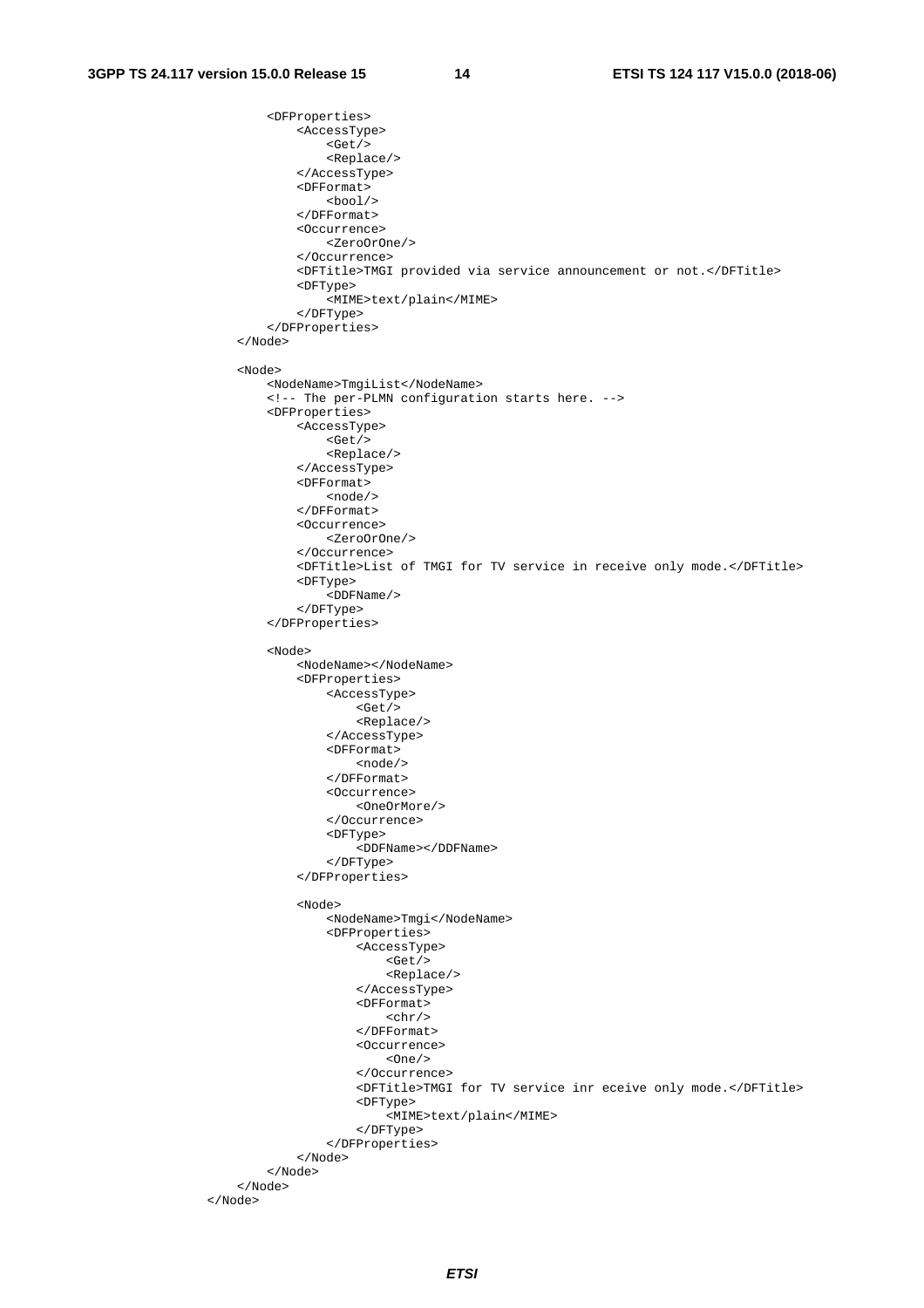```
 <Node> 
     <NodeName>RanInfo</NodeName> 
     <!-- The per-PLMN RAN configuration starts here. --> 
     <DFProperties> 
         <AccessType> 
             <Get/>
              <Replace/> 
          </AccessType> 
          <DFFormat> 
              <node/> 
          </DFFormat> 
          <Occurrence> 
              <ZeroOrOne/> 
          </Occurrence> 
          <DFTitle>RAN-specific info for TV service in receive only mode.</DFTitle> 
          <DFType> 
              <DDFName/> 
          </DFType> 
     </DFProperties> 
     <Node> 
          <NodeName></NodeName> 
          <DFProperties> 
              <AccessType> 
                  <Get/> 
                   <Replace/> 
              </AccessType> 
              <DFFormat> 
                  <node/> 
              </DFFormat> 
              <Occurrence> 
                   <OneOrMore/> 
              </Occurrence> 
              <DFType> 
                   <DDFName></DDFName> 
              </DFType> 
          </DFProperties> 
          <Node> 
              <NodeName>Earfcn</NodeName> 
              <DFProperties> 
                  <AccessType> 
                      <Get/ <Replace/> 
                   </AccessType> 
                   <DFFormat> 
                       <int/> 
                   </DFFormat> 
                   <Occurrence> 
                      <One/ </Occurrence> 
                   <DFTitle>EARFCN of one MBMS frequency.</DFTitle> 
                   <DFType> 
                       <MIME>text/plain</MIME> 
                   </DFType> 
              </DFProperties> 
          </Node> 
     </Node> 
 </Node> 
 <Node> 
     <NodeName>Usd</NodeName> 
     <DFProperties> 
          <AccessType> 
             <Get/> <Replace/> 
          </AccessType> 
          <DFFormat> 
             <chr/> </DFFormat> 
          <Occurrence> 
              <ZeroOrOne/> 
          </Occurrence> 
          <DFTitle>user service description</DFTitle> 
          <DFType> 
              <MIME>text/plain</MIME> 
          </DFType>
```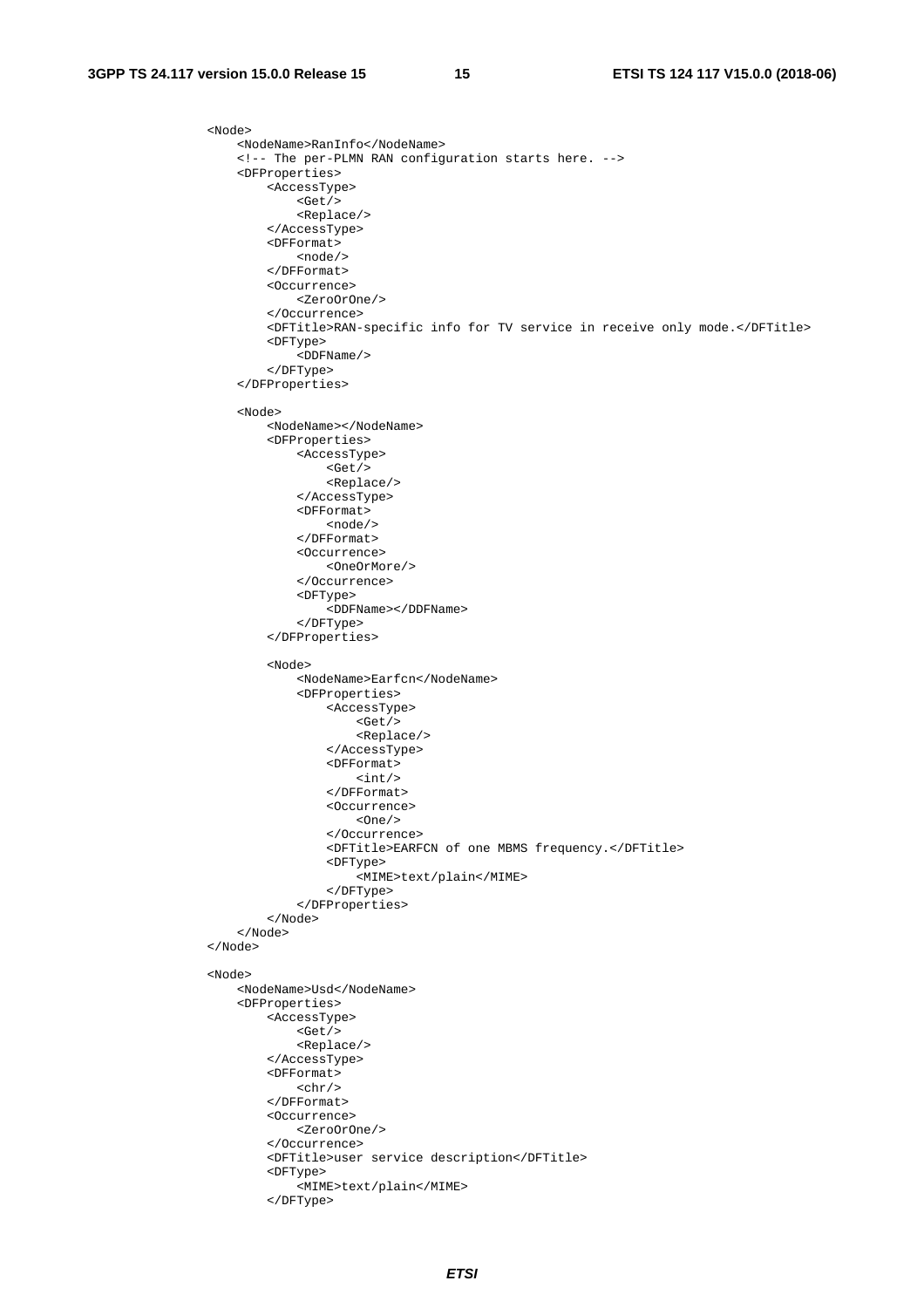```
 </DFProperties> 
                 </Node> 
             </Node> 
         </Node> 
         <Node> 
             <NodeName>Ext</NodeName> 
             <DFProperties> 
                 <AccessType> 
                     <Get/> 
                 </AccessType> 
 <DFFormat> 
<node/></
                 </DFFormat> 
                 <Occurrence> 
                    <ZeroOrOne/> 
                 </Occurrence> 
                 <DFTitle>A collection of all extension objects.</DFTitle> 
                 <DFType> 
                     <DDFName/> 
                 </DFType> 
             </DFProperties> 
         </Node> 
     </Node> 
</MgmtTree>
```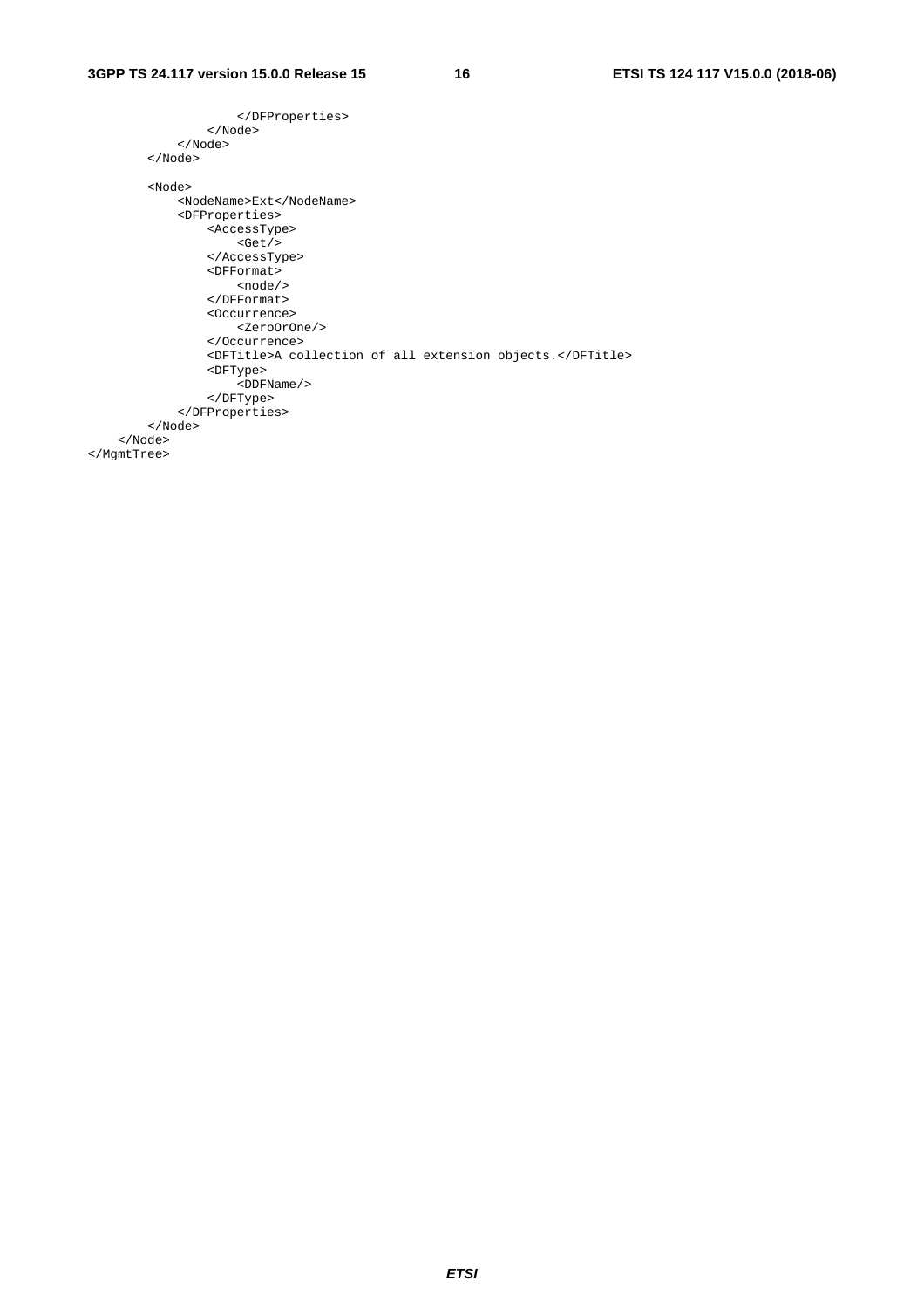## Annex B (informative): Change history

| <b>Change history</b> |                |             |           |                |   |                                                                   |            |  |  |
|-----------------------|----------------|-------------|-----------|----------------|---|-------------------------------------------------------------------|------------|--|--|
| <b>Date</b>           | <b>Meeting</b> | <b>TDoc</b> | <b>CR</b> | <b>Rev Cat</b> |   | Subject/Comment                                                   | <b>New</b> |  |  |
|                       |                |             |           |                |   |                                                                   | version    |  |  |
| 2016-11               | CT1#101        |             |           |                |   | Skeleton for the TV service configuration MO (C1-165344)          | 0.0.0      |  |  |
| 2016-11               | CT1#101        |             |           |                |   | Inclusion of C1-165396, C1-163597 and editorial changes from the  | 0.1.0      |  |  |
|                       |                |             |           |                |   | rapporteur.                                                       |            |  |  |
| 2016-11               | CT-74          | CP-160779   |           |                |   | Creation of v1.0.0 for presentation for information to CT plenary | 1.0.0      |  |  |
| 2017-01               | CT-74          |             |           |                |   | Spec number added                                                 | 1.0.1      |  |  |
| 2017-02               | CT1#101bis     |             |           |                |   | Inclusion of C1-170204, C1-170501 and C1-171215.                  | 1.1.0      |  |  |
| 2017-02               | CT-75          |             |           |                |   | Creation of v2.0.0 for presentation for approval to CT plenary    | 2.0.0      |  |  |
| 2017-03               | CT-75          |             |           |                |   | Creation of v14.0.0 after approval at CT plenary                  | 14.0.0     |  |  |
| 2017-06               | CT-76          | CP-171070   | 0001      | 4              | B | Addition of Service Announcement and USD configuration            | 14.1.0     |  |  |
| 2018-06               | SA-80          |             |           |                |   | Update to Rel-15 version (MCC)                                    | 15.0.0     |  |  |